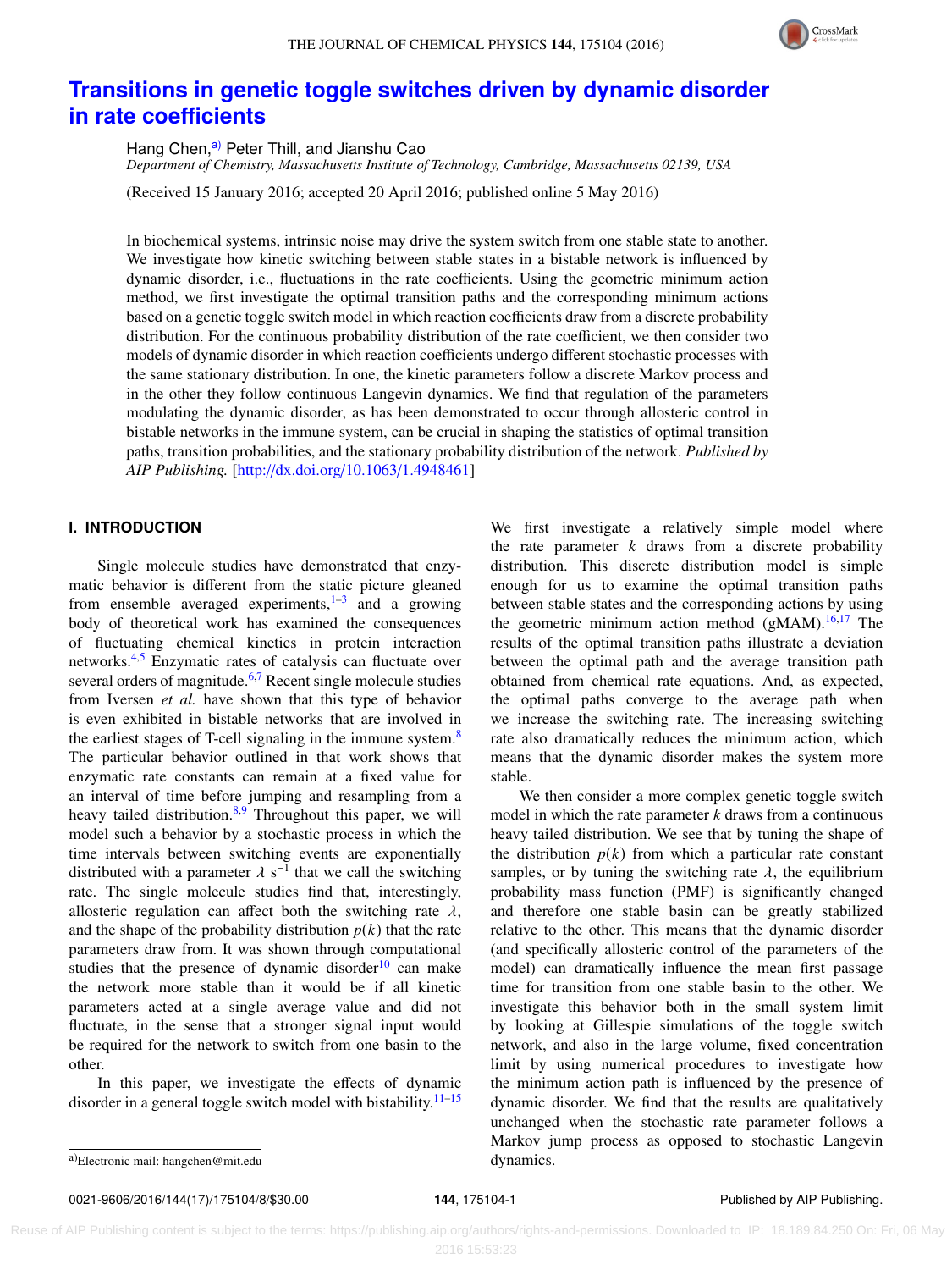## **II. GENETIC TOGGLE SWITCHES WITH THREE ISOMERS**

In genetic toggle switches, a pair of genes mutually represses each other.[11](#page-7-9)[–13](#page-7-13) A pair of genes encodes proteins *A* and *B*, respectively, called transcription factors. Protein *A* and *B* in turn form homodimers  $A_2$  and  $B_2$  which bind to regulatory regions of DNA, called operators  $(O_a \text{ and } O_b)$ , of the respective other gene. The binding of  $A_2$  to the operator  $O_b$ represses the production of protein *B* and vice versa. We count the total copy numbers of the transcription factors  $A(N_A)$  and  $B(N_B)$  which include those in homodimers and those bound to the operators. Within a region in parameter space, the genetic toggle switches have two possible stable states: a state with a large concentration of  $c_A$  and a small concentration of  $c_B$ , or the other state with small  $c_A$  and large  $c_B$ .<sup>[14](#page-7-14)</sup>

To incorporate dynamic disorder into the model, we investigate a model in which, due to fluctuating conformational changes, the unbinding rate of  $A_2$  from the operator  $O_b$  is not fixed but instead fluctuates. We study an asymmetric model in which only polymer *A*<sup>2</sup> has a fluctuating unbinding rate. To examine the optimal transition paths and find the corresponding minimum actions, we begin with a relatively simple model where the unbinding rate of  $O_bA_2$  samples from a discrete probability distribution,  $P_1 = 0.1$ ,  $P_2 = 0.8$ , and  $P_3 = 0.1$ . In other words, there are three conformations of polymer  $A_2$ ,  $A_2^1$ ,  $A_2^2$ , and  $A_2^3$  with different unbinding rates,<br>and these homodimers switch among each other governed by and these homodimers switch among each other governed by a rule of transition probability matrix,

$$
R = \begin{matrix} & A_1^1 & A_2^2 & A_2^3 \\ A_2^1 & R_1 & R_2 & R_3 \\ A_2^2 & R_1 & R_2 & R_3 \\ A_2^3 & R_1 & R_2 & R_3 \end{matrix},
$$

where  $R_1 = 0.1, R_2 = 0.8, R_3 = 0.1$ .

We model the genetic toggle switches as a discrete Markov jump process with the reaction scheme in Figure [1](#page-1-0) and Table [I.](#page-2-0) The values of the rate constants are chosen based on Warren's paper.<sup>[14](#page-7-14)</sup> We assume that there is only one copy of the genome in the genetic toggle switch.

#### **A. Optimal transition paths**

As described in Sec. [I,](#page-0-1) genetic switches normally have bimodality and the intrinsic noise can drive the genetic switches from one stable state to the other. From the large deviation theory, the probability of a rare transition between stable states is dominated by the probability of the optimal transition path with the minimum action.<sup>[18](#page-7-15)[,19](#page-7-16)</sup> In this section, we investigate the most probable transition paths for the genetic switches with different switching rates  $(\lambda)$  by implementing the geometric minimum action method  $(gMAM).<sup>17</sup>$  $(gMAM).<sup>17</sup>$  $(gMAM).<sup>17</sup>$ 

We first obtain the stable states by solving ordinary differential equations (ODEs) with different switching rates based on the reaction scheme in Table [I.](#page-2-0) We plot these stable states in Figure [2.](#page-2-1) The x and y axes represent the concentrations of species  $A (C_A = c_A + 2(c_{A_1^1} + c_{A_2^2} + c_{A_3^3})$ +  $c_{O_bA_2^1}$  +  $c_{O_bA_2^2}$  +  $c_{O_bA_2^3}$ )) and *B* ( $C_B = c_B + 2(c_{B_2}^2 + c_{O_aB_2}^2)$ ), respectively. Note that stable states, for both high *A* (labeled as *a* in Figure [2\)](#page-2-1) and low *A* (labeled as *b*), of the system with different switching rates are distinct from each other. As the switching rate increases, the stable states shift in the direction of less *A* and more *B* (top left in Figure [2\)](#page-2-1). The reason is that polymers  $A_2$  switch among each other on operators and the overall behavior will be closer to the situation with mean value of the unbinding rate,  $\bar{k}_u = 5$ , which is larger than the most probable value of the unbinding rate,  $k<sub>u</sub> = 4.625$ . And the larger unbinding rate of  $A_2$  leads to more production of  $B$ .

By using the gMAM method, we then find the forward (from *a* to *b*) and backward (from *b* to *a*) optimal paths between these stable states, which are drawn in solid lines and dashed lines, respectively, in Figure [2.](#page-2-1) The forward and backward optimal paths do not coincide, which implies that the system does not obey detailed balance. More interestingly, when we increase the switching rate, both forward and backward paths converge to the middle green lines. The reason for the convergence is probably because the large switching rate diminishes the stochastic effect of the system with fluctuating conformational changes. To validate this argument, we then investigate the mean paths of the transitions. We choose two different state points, *c* and *d*, which are close

<span id="page-1-0"></span>

FIG. 1. The model of the genetic toggle switches. Genes  $a$  and  $b$  encode proteins A and B, respectively. Protein A and B in turn form homodimers  $A_2$ , with three conformations, and  $B_2$  which bind to regulatory regions of DNA of the respective other gene. The binding of  $A_2$  to the operator  $O_b$  represses the production of protein B and vice versa.

Reuse of AIP Publishing content is subject to the terms: https://publishing.aip.org/authors/rights-and-permissions. Downloaded to IP: 18.189.84.250 On: Fri, 06 May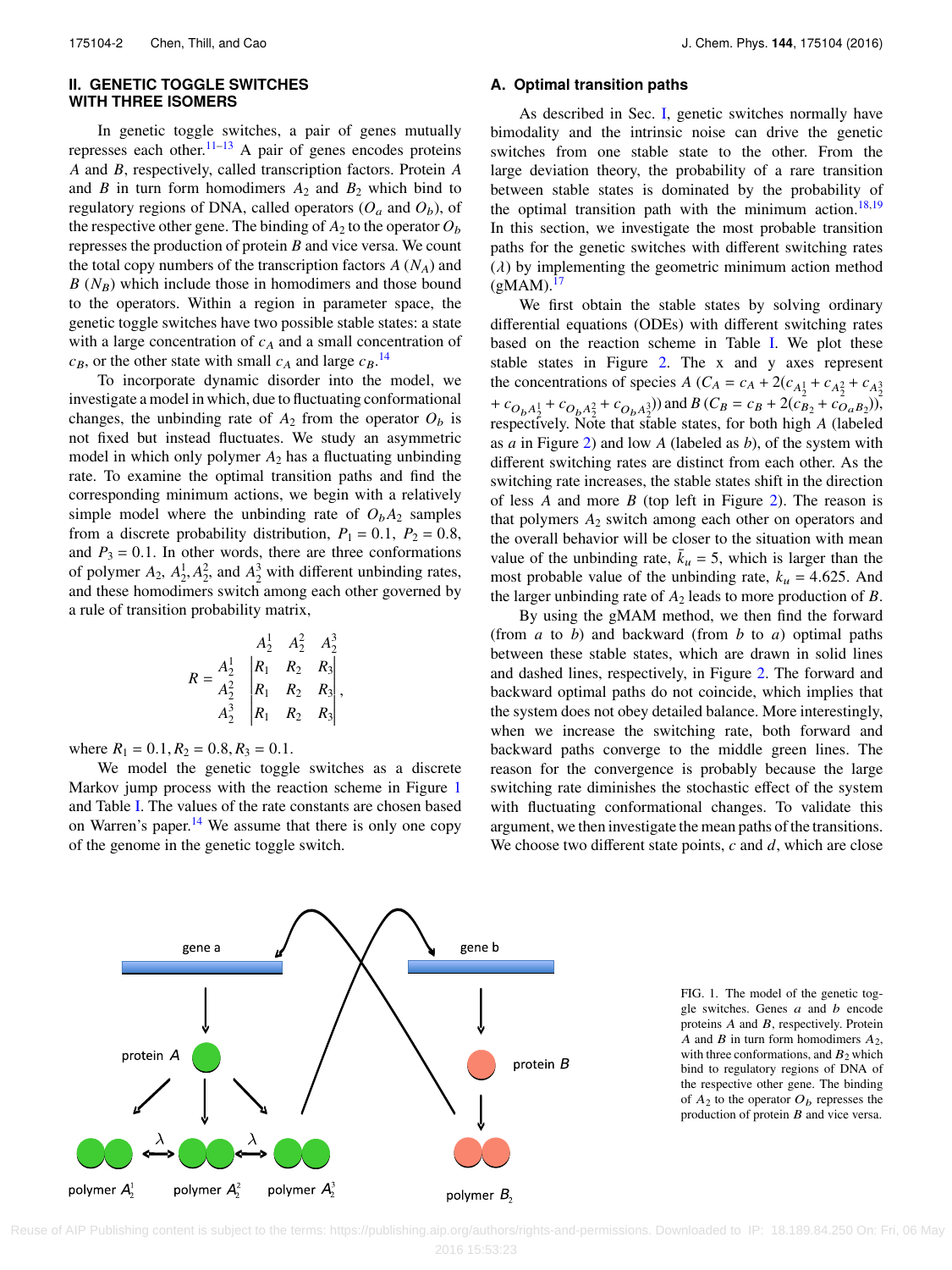<span id="page-2-0"></span>TABLE I. Reaction scheme of genetic toggle switches with three isomers of  $A_2$ . (i)  $k_f$  and  $k_b$  are the forward and backward rate constants of the corresponding reactions. (ii)  $P_{1,2,3}$  are the distribution probabilities of three polymers  $A_2$ . (iii)  $R_{1,2,3}$  are the switching probabilities of three polymers  $A_2$ . (iv)  $\lambda$  is the switching rate.

| Production of proteins         | Reactions                                  |                                       | $k_f$            | k <sub>b</sub> |
|--------------------------------|--------------------------------------------|---------------------------------------|------------------|----------------|
|                                | $Oa \rightarrow Oa + A$                    | $O_h \rightarrow O_h + B$             | 1                |                |
| Degradation of proteins        | $A \rightarrow \emptyset$                  | $B \rightarrow \emptyset$             | 0.8              |                |
| Formation of dimers            | $A + A \rightleftharpoons A^1$             | $B + B \rightleftharpoons B_2$        | $10P_1$          | 5              |
|                                | $A + A \rightleftharpoons A_2^2$           |                                       | 10P <sub>2</sub> | 5              |
|                                | $A + A \rightleftharpoons A_2^3$           |                                       | $10P_3$          | 5              |
| Binding/unbinding to operators | $O_b + A_2^1 \rightleftharpoons O_b A_2^1$ | $O_3 + B_2 \rightleftharpoons O_3B_2$ | 10               | 3              |
|                                | $O_b + A_2^2 \rightleftharpoons O_bA_2^2$  |                                       | 10               | 4.625          |
|                                | $O_b + A_2^3 \rightleftharpoons O_b A_2^3$ |                                       | 10               | 10             |
| Switching among dimers         | $A_2^1 \rightleftharpoons A_2^2$           |                                       | $\lambda R_2$    | $\lambda R_1$  |
|                                | $A_2^1 \rightleftharpoons A_2^3$           |                                       | $\lambda R_3$    | $\lambda R_1$  |
|                                | $A_2^2 \rightleftharpoons A_2^3$           |                                       | $\lambda R_3$    | $\lambda R_2$  |
|                                | $O_bA_2^1 \rightleftharpoons O_bA_2^2$     |                                       | $\lambda R_2$    | $\lambda R_1$  |
|                                | $O_bA_2^1 \rightleftharpoons O_bA_2^3$     |                                       | $\lambda R_3$    | $\lambda R_1$  |
|                                | $O_bA_2^2 \rightleftharpoons O_bA_2^3$     |                                       | $\lambda R_3$    | $\lambda R_2$  |

to *a* and *b*, respectively. Because they are unstable states, they will move to the stable states *a* and *b*, respectively.

We obtain the average transition paths by solving ODE where the system evolves with deterministic characteristics. The results in Figure  $3(a)$  show that, from *c* to *b*, the average transition path is very different from the optimal paths when the switching rate is relatively small. However, when the switching rate is large, the optimal path coincides with the average path obtained by solving ODE. This observation demonstrates the decline of the stochastic characteristics due to the enhanced switching behavior among isomers.

To clearly see the difference between the optimal paths and the average path, we plot the deviation between them as

<span id="page-2-1"></span>

FIG. 2. The optimal paths with the minimum actions. The solid lines and dashed lines are forward (from  $a$  to  $b$ ) and backward (from  $b$  to  $a$ ) transition paths, respectively. The x and y axes are the concentrations of species A and B, respectively. Different colored lines represent systems with different switching rates. The inset highlights the difference and convergence of the optimal paths around state point b.

a function of the concentration of A in Figure  $3(b)$ . We pick three switching rates 0.5, 1, and 10 and plot the deviations correspondingly. When the concentration of A is smaller, the deviation is larger due to the fluctuation. Also, a smaller switching rate results in a larger deviation.

#### **B. The minimum action**

According to the large deviation theory, the transition rate of a rare event is a negative exponential function of the action of the optimal path,  $K \approx A \exp(-VS^*)$ , where *S*<sup>∗</sup> is the minimum action and  $V$  is the volume of the system.<sup>[20](#page-7-17)</sup> If the minimum action is smaller, the probability of the transition will be larger. Thus, we use the minimum action to describe the probability of the transition between stable states.

In Figure [4,](#page-3-1) we plot the minimum action as a function of the switching rate among isomers *A*2. The action decreases dramatically as the switching rate increases, and then plateaus for large switching rate. The decrease of the action indicates that a larger switching rate makes this system easier to shift from high A state to low A state. The reason for the plateau is that, at the large switching rate, the isomers  $A_2$  are well mixed and the system behaves as the average, where the action reaches the lower-bound limit. The results demonstrate that the fluctuations of conformational polymers slow down the rare transition between stable states of the system.

## **III. CONTINUOUS SPACE MODEL**

#### **A. Discrete jumps**

We then extend the simple genetic toggle switch model to a more complex one where rate coefficient samples from a continuous heavy tailed distribution instead of a discrete distribution. We begin by investigating the behavior of this toggle switch network in the small copy number limit using the Gillespie algorithm. $21-23$  $21-23$  We first carry out the simulations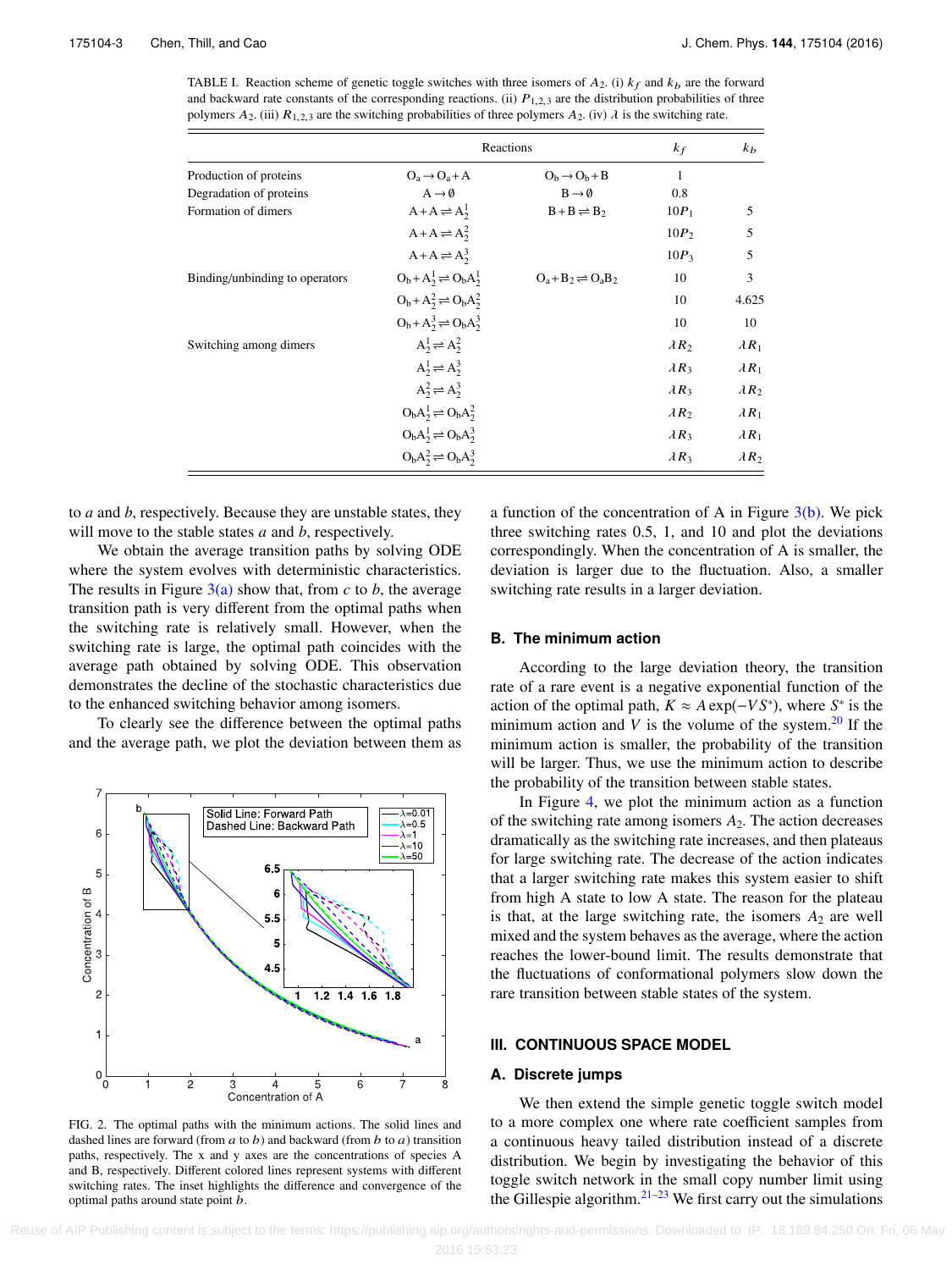<span id="page-3-0"></span>

FIG. 3. (a) The optimal path with the minimum action is different from the average paths. The forward and backward optimal transition paths are indicated by dashed black and green lines, respectively. The average paths are indicated by cyan cross lines. The inset highlights the difference between the optimal paths and the average path between states  $b$  and  $c$ . (b) The deviation between the optimal paths and the average path as a function of the concentration of A.

for a model of dynamic disorder in which individual rate parameters remain at one value for a random, exponentially distributed amount of time (parameterized by a switching rate  $\lambda$  s<sup>-1</sup>), before redrawing a value from a prescribed distribution.<br>Following experimental evidence which shows fluctuating rate Following experimental evidence which shows fluctuating rate constants draw from heavy tailed distribution, $3,7,8$  $3,7,8$  $3,7,8$  we allow the rate constants to sample from a log normal distribution. We carry out these simulations with only one copy of genome in the simulation box like the discrete distribution case in Sec. [IV.](#page-5-0) For this model, the state space is continuous as an individual rate constant samples from a continuous probability distribution, but the jumps are discrete.

Because of the fluctuating conformational changes of polymer  $A_2$ , the unbinding rate of  $A_2$  to the operator  $O_b$ samples from a lognormal distribution. We fix the mean value of the lognormal distribution at a value known to yield a bistable network and look at the effect of changing the variance/skewness of the distribution. For the lognormal distribution, changing the variance while keeping the mean fixed requires us to change both the  $\mu$  and  $\sigma$  parameters of the exponentiated normal. We first investigate a model in which the fluctuation in rate parameter occurs only when the dimer

<span id="page-3-1"></span>

FIG. 4. The minimum action as a function of switching rate. The data points are marked by crosses. The action decreases dramatically as the switching rate increases, and then plateaus for large switching rate.

 $A_2$  is unbound from the operator  $O_b$ , but after dimer  $A_2$  binds to the operator, it is fixed in one conformational change.

Throughout, the average value that an individual rate constant draws from is chosen to be 5. We find that, upon increasing the standard deviation in the distribution that a rate constant *k* chooses from over a range from less than one to ten, the mean first passage time to transition from a state of high A to low A (including those in homodimers and those bound to the operators) is significantly increased (Figure  $5(a)$ ).

The physical explanation behind the dramatic increase in mean first passage time is that, as we increase the standard deviation of the underlying lognormal distribution that an individual rate parameter draws from, we change the skew of the distribution. The consequence is that the most probable value (mode) of the probability distribution an off rate of  $A_2$ is drawn from decreases to lower and lower values. This in turn means that a polymer  $A_2$  will remain bound for a longer time on average, and thus does a better job at repressing the production protein *B*. Mathematically, if we specify a mean  $E[k]$  and variance  $Var(k)$  for an individual off rate k, we determine the parameters of the lognormal distribution by the inversion,

$$
\sigma = \sqrt{\ln\left(\frac{\text{Var}(k)}{\mathbb{E}[k]^2} + 1\right)}, \quad \mu = \ln(\mathbb{E}[k]) - \frac{\sigma^2}{2}.
$$
 (1)

The parameter  $\sigma$  increases monotonically with Var( $k$ ) and the skewness of the lognormal distribution (given by  $(e^{\sigma^2} - 1)$ <br> $\sqrt{e^{\sigma^2} - 1}$ ) grows monotonically with  $\sigma$ . The parameter u  $e^{\sigma^2}$  − 1) grows monotonically with  $\sigma$ . The parameter  $\mu$ <br>creases monotonically with increasing  $\sigma$  and the mode decreases monotonically with increasing  $\sigma$ , and the mode of the lognormal distribution, given by  $e^{\mu-\sigma^2}$  decreases monotonically with  $Var(k)$ . Therefore, mathematically we shift the most probable values of the off rate to values that are much lower than the average  $\mathbb{E}[k]$ .

As expected, initializing the system in the low A basin (using Monte Carlo sampling of the network to pick the initial point) and measuring the mean first passage time to transition to a state of high A follows the opposite trend noted above. Namely, increasing the variance of the lognormal distribution serves to decrease the mean first passage time for this reverse transition (Figure  $5(b)$ ).

Reuse of AIP Publishing content is subject to the terms: https://publishing.aip.org/authors/rights-and-permissions. Downloaded to IP: 18.189.84.250 On: Fri, 06 May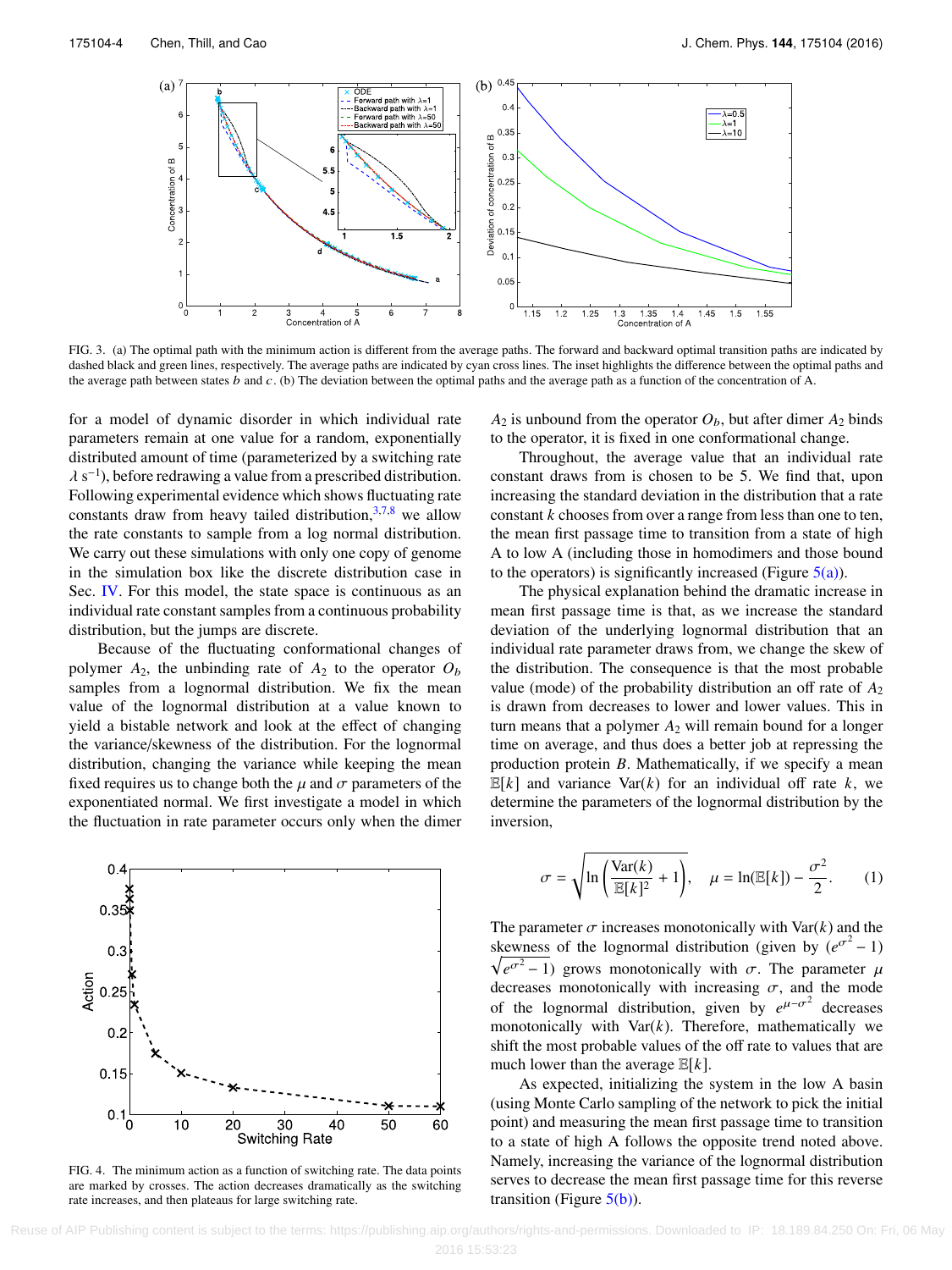<span id="page-4-0"></span>

FIG. 5. (a) Here we plot the mean first passage time to transition from a state of high A to a state of low A. The stable basins are found by Monte Carlo simulation, and we use  $A = 0$ ,  $B \ge 7$  for low A state and  $B = 0$ ,  $A \ge 7$  for high A state. The x axis is the standard deviation in the lognormal distribution for k, not the parameter  $\sigma$  of the lognormal. (b) Here we plot the mean first passage time to transition from a state of low A to a state of high A as a function of increasing the standard deviation in the distribution of off rates for an individual polymer A from the operator. The trend is the reverse of that from Figure [5\(a\).](#page-4-0)

Indeed, studying the probability mass function (PMF) for the Toggle switch model with dynamic disorder shows that the basin of low A and high B is destabilized upon increasing the variance in the off rate of an individual polymer  $A_2$  (Figure [6\)](#page-4-1).

Of course, for a model in which the polymer does not switch when it is bound to the operator, we cannot see much interesting behavior with respect to the parameter  $\lambda$ . As long as the average time for an individual polymer to rebind is larger than  $1/\lambda$ , the polymer will on average have resampled its kinetic off rate before rebinding. Upon increasing  $\lambda$  any further, the statistics of the network should be unchanged since it will not matter whether the polymer has resampled its kinetic off rate once or multiple times.

To examine a model that is more sensitive to  $\lambda$ , we simulated the same network but instead let the polymer conformation fluctuate when it is bound to the operator. What we see in this case is also fairly intuitive. When the switching rate is very low and  $\sigma$  is large, a polymer that has just sampled a kinetic off rate that is far below the average value will get frozen at that particular value for the duration of its time on the operator. It will then, on average, remain bound for a long time and do a better job at inhibiting the production

of protein B. If we increase the switching rate  $\lambda$ , we expect that the system will begin to behave as if it was acting at its average value. This can be shown in more mathematically precise language using renewal theory.<sup>[24](#page-7-20)</sup> Therefore, as we increase the switching rate  $\lambda$ , the mean first passage time for transition from high A to low A decreases (Figure [7\)](#page-5-1).

# **B. Continuous jumps**

To demonstrate that the results are robust to the type of model we consider, we also look at a continuous model in which the kinetic off rate evolves continuously following a Langevin dynamics of the following form:

$$
k_t = \exp(\tilde{k}_t), \quad d\tilde{k}_t = \lambda(\mu - \tilde{k}_t)dt + \left(\sqrt{2\sigma^2\lambda}\right)dZ_t. \quad (2)
$$

That is, the rate parameter is an exponential of an Ornstein-Uhlenbeck (OU) process. We let  $\tilde{k}_t$  denote the value of the OU process at time  $t$ , and  $k_t$  the value of the actual kinetic parameter. This process is chosen since the steady state distribution of the OU process is a normal distribution, and thus the stationary distribution of the  $k_t$  is lognormal,

<span id="page-4-1"></span>

FIG. 6. Joint PMF's for the (number of A, number of B) molecules are plotted here (for  $\lambda = 1.0$ ). These PMF's are plotted for the model in which kinetic off rates vary continuously on the DNA (though the location of peaks is unchanged for the discrete model). By increasing the value of var $(k)$  of the underlying stochastic process, we see that the stable basin corresponding to high B and low A is destabilized. The colors vary between 0 and 0.08. These are calculated by running a single trajectory of simulation length  $10^5$  s with a time increment of  $dt = 10^{-3}$  and sampling every 1 s.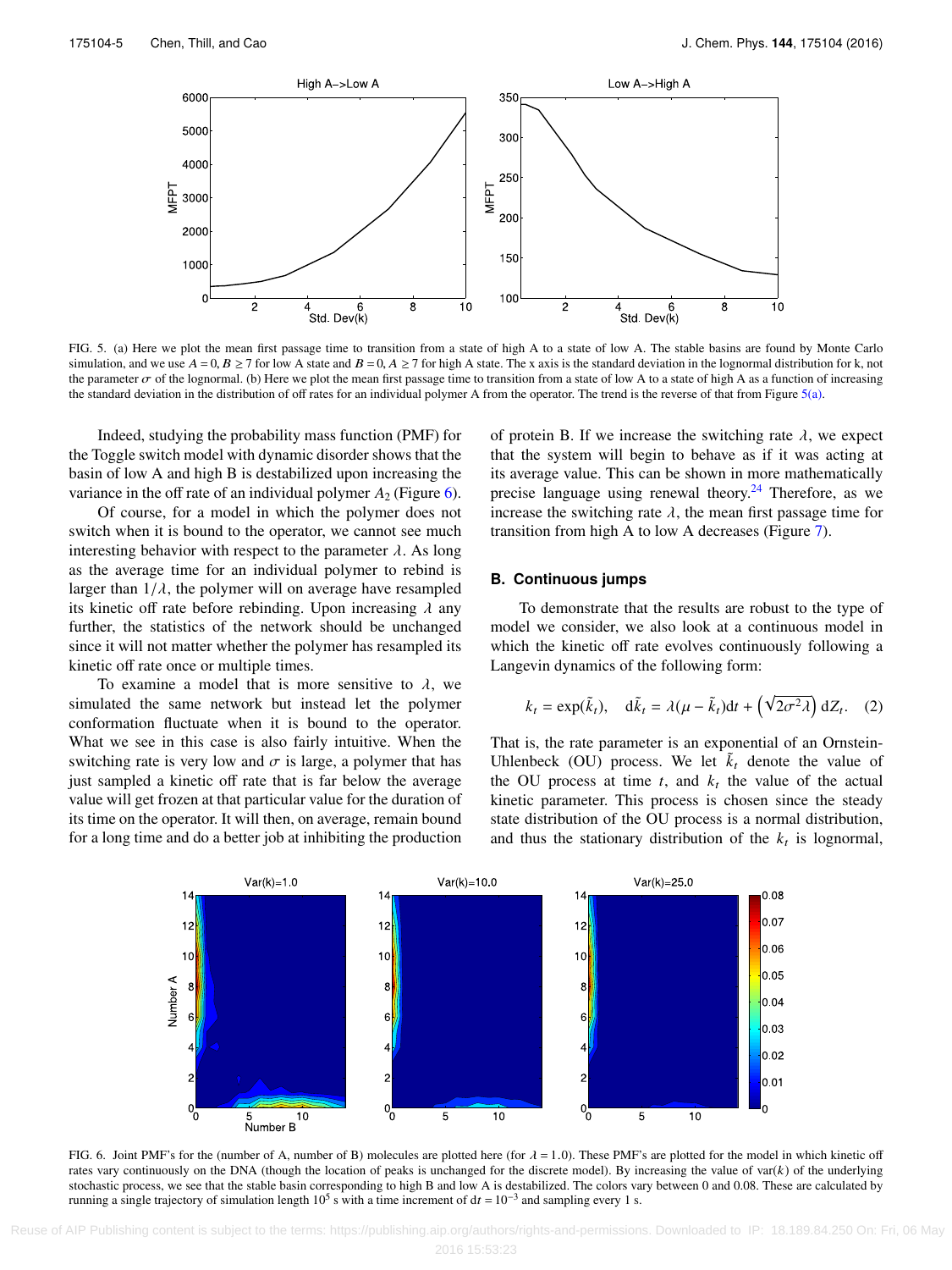<span id="page-5-1"></span>

FIG. 7. Mean first passage times to transition from  $A \ge 7$ ,  $B = 0$  to A  $= 0, B \ge 7$  are computed for various values of  $\lambda$  and Var(k) = 10, 25. We do the calculation for both a discrete jump model and a continuous jump model, labeled DJCS, CJCS, respectively. In these parameter regimes, the mean first passage times are comparable for both models. Importantly, increasing  $\lambda$ allows faster transitions as the system behaves closer to the mean value. Increasing  $\text{Var}(k)$  increases the skewness and therefore decreases the MFPT. For the  $\lambda = 10^3$  value in the continuous jump model, a time discretization of  $10^{-4}$  is used.

which will mimic the stationary distribution sampled in the previous model. The value  $\lambda$  plays functionally the same role as it did in the previous case. Though it does not appear in the overall stationary distribution of the OU process, it does modulate how rapidly the value  $k_t$  changes in an instant of time d*t*.

Simulating the above process is much more computationally expensive. Now, we must discretize time by picking a d*t* such that the sum of all rates for various reaction events in the continuous time Markov process simulated by the Gillespie process above is small relative to d*t*. Let the rate for reaction event *i* be  $\rho_i$ . Then, in an instant of time d*t*, we first ask<br>whether a reaction occurred or not where the probability for whether a reaction occurred or not, where the probability for the reaction to occur is the cumulative distribution function (CDF) of the exponential distribution with parameter  $\sum_i \rho_i$ . If a reaction did occur, we choose its value from the multinomial defined by the  $\rho_i$ . Importantly, dt must be sufficiently small<br>such that the probability for more than one reaction event to such that the probability for more than one reaction event to occur is essentially zero.

We find qualitatively the same results as before. Increasing the value of  $\text{Var}(k)$  at a fixed  $\lambda$  will increase the mean first passage time from high A to low A, while increasing  $\lambda$  at a fixed value of  $\text{Var}(k)$  will decrease the mean first passage time from high A to low A (Figure [7\)](#page-5-1). Quantitatively, the mean first passage time for both the continuous and discrete models is very similar, with the continuous model appearing to have a slightly larger MFPT for low  $\lambda$ . We explore this in more detail in the [Appendix.](#page-5-2)

# <span id="page-5-0"></span>**IV. CONCLUSION**

In this paper, we have studied how kinetic switching between stable states in biological networks is influenced by

dynamic disorder or conformational fluctuations in the rate coefficients. We carried out simulation and analysis based on a general genetic toggle switch model. In the model, the unbinding rate of polymers from the operators fluctuates with the switching rate,  $\lambda$ .

First, we have studied a model where the rate parameter samples from a discrete probability distribution. The model is simple enough for us to study the optimal transition paths and the minimum actions by using large deviations theory and the geometric minimum action method (gMAM). We varied the switching rate over three orders of magnitude to reflect fluctuations of enzymatic rates of catalysis observed in single molecule experiments. Under different conditions with different switching rates, we obtained two stable states for each case by solving chemical rate equations. As the switching rate increases, the stable states shift in the direction of less *A* and more *B*. We demonstrate that the optimal transition paths converge to the average path obtained by solving mass action ODEs. At a fixed switching rate, the smaller the concentration of *A* is, the larger is the deviation. The reason for this is fewer *A* makes the system more stochastic. Furthermore, according to the large deviation theory, the transition probability is a natural exponential function of the negative minimum action. We calculated minimum actions for different cases with different switching rates. The minimum action exponentially decays with respect to switching rate. The results indicate that dynamic disorder makes the system more stable.

We then considered the genetic toggle switch model in which the rate parameter draws from a continuous heavy tailed distribution. For this case, we have modeled the system first as a discrete Markov jump process and then under continuous Langevin dynamics. Both models produce qualitatively similar results. Under the condition of fixed switching rate  $\lambda$ , the mean first passage time from high A to low A increases with the variance  $Var(k)$  in the distribution of off rates for an individual polymer *A*<sup>2</sup> from the operator. On the other hand, when we fix the variance  $\text{Var}(k)$ , the mean first passage time from high A to low A decreases as the switching rate  $\lambda$  increases.

Overall, the regulation of the parameters modulating the dynamic disorder plays an important role in shaping the statistics of optimal transition paths, transition probabilities, and the stationary probability distribution of the network.

#### **ACKNOWLEDGMENTS**

We thank Arup K. Chakraborty (A.K.C.) for helpful discussions. This research was supported by NIH Grant No. P01-AI091580 to A.K.C. and collaborators and SMART grant to Jianshu Cao and collaborators.

# <span id="page-5-2"></span>**APPENDIX: TIME CORRELATION FUNCTIONS FOR DISCRETE AND CONTINUOUS MODELS**

As was shown in the main text, both the discrete and continuous models have quantitatively very similar mean first passage times. Here, we compare the two models further to understand why they behave so similarly. To compare the discrete and continuous models further, we will look here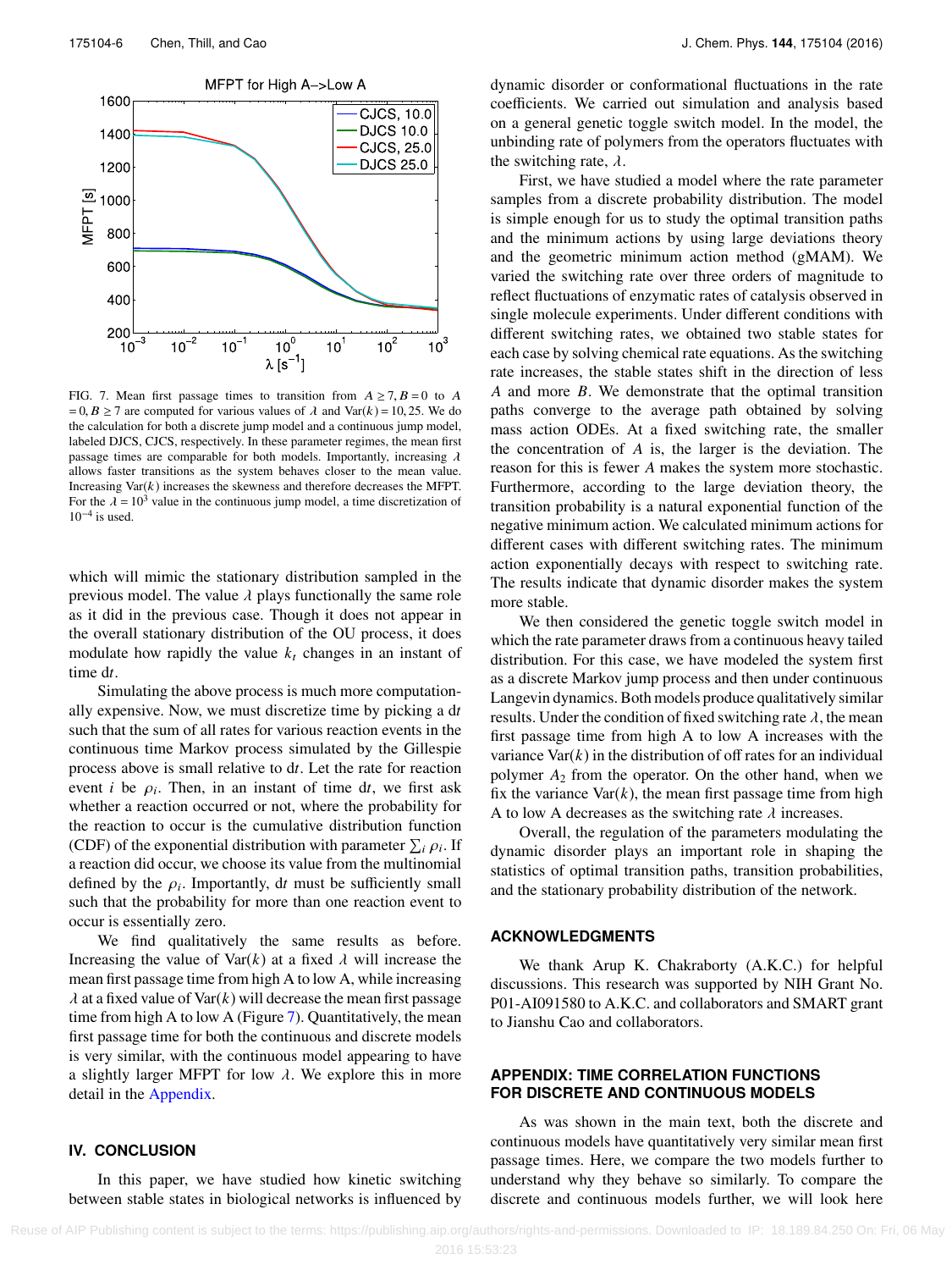at the time correlation function  $C(k_t, k_0)$  calculated as the correlation between the kinetic parameter  $k_0$  and the time 0 correlation between the kinetic parameter  $k_t$  and the time 0 value  $k_0$ . The continuous model follows an exponential of an OU process. We denote the OU process by  $\tilde{k}_t$  such that  $k_t = \exp(\tilde{k}_t)$ . The transition density for the OU process is given by

$$
f(\tilde{k}_t, |\tilde{k}_0) = \sqrt{\frac{1}{2\pi\sigma^2(1 - e^{-2\lambda t})}} \exp \sqrt{\frac{1}{2\sigma^2} \left[ \frac{(x - \mu(1 - e^{-\lambda t}) - \tilde{k}_0 e^{-\lambda t})^2}{1 - e^{-2\lambda t}} \right]} \} = \mathcal{N} (\mu(1 - e^{-\lambda t}) + \tilde{k}_0 e^{-\lambda t}, \sigma^2(1 - e^{-2\lambda t})) = \mathcal{N}(\mu(t), \sigma(t)^2)
$$
 (A1)

(we will make use of the time dependent mean and variance of the  $\tilde{k}_t$  later in calculating the correlation function). The

stationary density of  $\tilde{k}_0$  is of course  $\mathcal{N}(\mu, \sigma^2)$ . Using the mean and variance of a lognormal distribution allows us to calculate the time correlation function as

$$
C(k_t, k_0) = \frac{\mathbb{E}[\exp(\tilde{k}_t)\exp(\tilde{k}_0)] - \mathbb{E}[\exp(\tilde{k}_0)]^2}{\text{Var}(\exp(\tilde{k}_0))}
$$

$$
= \frac{\mathbb{E}[\exp(\tilde{k}_t)\exp(\tilde{k}_0)] - e^{2\mu + \sigma^2}}{(e^{\sigma^2} - 1)e^{2\mu + \sigma^2}}.
$$
(A2)

Note that we can actually calculate the integral  $\mathbb{E}[e^{\tilde{k}_t}e^{\tilde{k}_0}]$ making use of a simple identity which can be proven easily by completing the square. For any random variable  $x \sim \mathcal{N}(\mu, \sigma^2)$ <br>and any constant  $\lambda$  one can show that and any constant  $\lambda$ , one can show that

$$
\mathbb{E}[e^{\lambda t}] = e^{\lambda \mu + \lambda^2 \sigma^2/2}.
$$
 (A3)

Breaking the integral up and carrying out the  $\tilde{k}_t$  integrals first, we get

$$
\mathbb{E}[e^{\tilde{k}_t}e^{\tilde{k}_0}]=\int \left(\int e^{\tilde{k}_t}N(\tilde{k}_t;\mu(t),\sigma(t)^2)\mathrm{d}\tilde{k}_t\right)e^{\tilde{k}_0}N(\tilde{k}_0;\mu,\sigma^2)\mathrm{d}\tilde{k}_0
$$
\n
$$
=\exp\left\{\mu(1-e^{-\lambda t})+\frac{\sigma^2(1-e^{-2\lambda t})}{2}\right\}\int e^{\tilde{k}_0(\exp(-\lambda t)+1)}N(\tilde{k}_0;\mu,\sigma^2)\mathrm{d}\tilde{k}_0
$$
\n
$$
=\exp\left\{\mu(1-e^{-\lambda t})+\frac{\sigma^2(1-e^{-2\lambda t})}{2}+\mu(e^{-\lambda t}+1)+\frac{\sigma^2(e^{-\lambda t}+1)^2}{2}\right\}
$$
\n
$$
=\exp\left\{2\mu+\sigma^2+e^{-\lambda t}\sigma^2\right\}.\tag{A4}
$$

This leads to the simple expression for the time correlation function given by

$$
C(k_t, k_0) = \frac{\exp\{e^{-\lambda t}\sigma^2\} - 1}{e^{\sigma^2} - 1},
$$
 (A5)

which we will denote by  $C_{OU}(t)$ .

We now compare the above model with the discrete jump model in which each rate  $k_t$  remains at its value for a random exponentially distributed interval and then redraws from a prescribed distribution. In this case, the time correlation function is very simple to compute and does not depend on the parameters of the distribution, which we call below  $\mathbb{E}[k], \mathbb{E}[k^2],$ 

$$
\mathbb{E}[k_t k_0] = \mathbb{E}_{k_0}[\mathbb{E}[k_t | k_0]k_0] \n= \mathbb{E}_{k_0}[k_0(k_0 e^{-\lambda t} + \mathbb{E}[k](1 - e^{-\lambda t}))] \n= \mathbb{E}[k^2]e^{-\lambda t} + \mathbb{E}[k]^2(1 - e^{-\lambda t}).
$$
\n(A6)

This demonstrates that the time correlation function of this behavior is  $C(k_t, k_0) = e^{-\lambda t}$ . For small  $\sigma^2$ , the exponentiated OU correlation function approaches OU correlation function approaches

$$
\frac{1 + e^{-\lambda t} \sigma^2 - 1}{1 + \sigma^2 - 1} = e^{-\lambda t}
$$
 (A7)

and the two correlation functions are approximately equal. We expect the most difference between the two processes for large  $\sigma^2$ , when the OU correlation function is

$$
\frac{\exp\{e^{-\lambda t}\sigma^2\}}{e^{\sigma^2}} = \exp\{\sigma^2(e^{-\lambda t} - 1)\}\tag{A8}
$$

and the correlations die off with a large magnitude negative exponent for the exponentiated OU process. The results are intuitive. Because the correlation function for the continuous process is a double exponential in  $\lambda$ , it drops off more rapidly. For small values of  $\lambda$ , we know that the discrete model will get frozen at a single parameter value for the duration of its dwell time, while the continuous model will still explore some of the surrounding values of its probability distribution  $p(k)$ . This explains some of the differences seen in the mean first passage times from the continuous process and the discrete process (Figure [7\)](#page-5-1).

To explain why the stochastic processes in the kinetic off rate do not lead to significantly big differences between the MFPT behavior for both networks (even at large values of  $\sigma$  when the above analysis demonstrates the two models to be most different), we compute the average dwell time for a polymer following both above behaviors (by Monte Carlo sampling). For each sample, we initialize the system with a single polymer on the operator and draw the initial kinetic parameter from the lognormal with  $\mu, \sigma$ . For the exponentiated OU, we discretize time and in each instant d*t* update the value of  $k_t$ , and also ask if unbinding occurred in the last increment, which does so with probability  $1 - e^{-k_t dt}$ .

Reuse of AIP Publishing content is subject to the terms: https://publishing.aip.org/authors/rights-and-permissions. Downloaded to IP: 18.189.84.250 On: Fri, 06 May